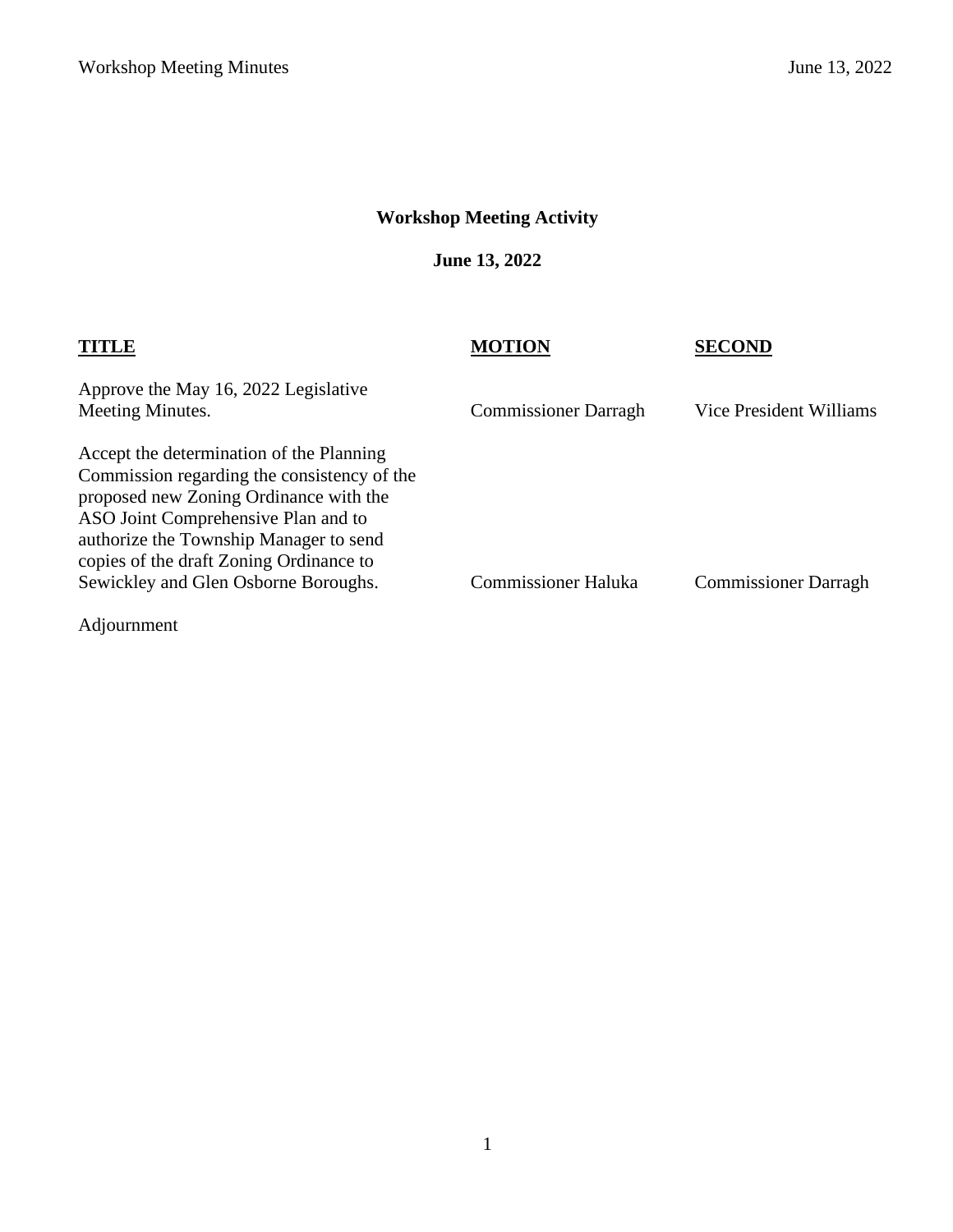# **TOWNSHIP OF ALEPPO**

### **WORKSHOP MEETING MINUTES**

### **June 13, 2022**

### **CALL TO ORDER:**

President George Jones called the meeting to order at 7:00 p.m. with the Pledge of Allegiance and roll call. Those in attendance were Vice President Arthur Williams, Commissioner Daniel Darragh, Commissioner Judy Haluka, Manager Gwen Patterson, and Secretary Patty Krecek. Commissioner Amy Richert and Solicitor Harlan Stone were not in attendance. President Jones announced that the meeting is being recorded. Commissioner Haluka left the meeting at 7:20 p.m.

#### **MINUTES:**

Commissioner Darragh made a motion to approve the May 16, 2022 Legislative Meeting Minutes. Vice President Williams seconded. The motion passed unanimously.

#### **OLD BUSINESS:**

#### **ACT 537 PLAN AMENDMENT PRESENTATION:**

TJ Stephens and Kevin Szakelyhidi from Bankson Engineers provided the following summary of the Act 537 Plan Amendment:

- As the Authority's consulting engineer, they were requested to prepare an Act 537 Plan Amendment to complete the sewage facilities planning process for Aleppo Township.
- The area-wide sewer project was completed in 2013, and at that time, the Township, the Authority, and their consulting engineer proceeded with the construction with some understanding that the construction was covered as part of the existing Act 537 Plan that was dated 2002.
- The DEP (Department of Environmental Protection) did not agree with the Township and Authority's interpretation of their Act 537 Plan, so they informed the Township that they needed to update their Act 537 Plan to address the oversight. Subsequent to that request, the Township prepared an Act 537 Plan Amendment in 2013 after the construction had begun and submitted it to the DEP for review.
- The Act 537 Plan Amendment was never fully approved by the DEP, so the DEP asked for a new plan amendment to finalize the incomplete process. As part of the plan amendment, Bankson evaluated two alternatives: 1) continue to operate the system in the manner in which it exists today by utilizing all of the infrastructure that was constructed in 2013 with the new pump stations sending the sewage to Sewickley for treatment and 2) returning the system to the state of operation prior to the implementation of the area-wide project, which was re-creating and using sewage treatment plants at Deer Run and Sewickley Heights Manor. Alternative #1 was recommended.
- Draft plans were submitted to the DEP and the Health Department for their review and feedback and that process was completed in March 2022.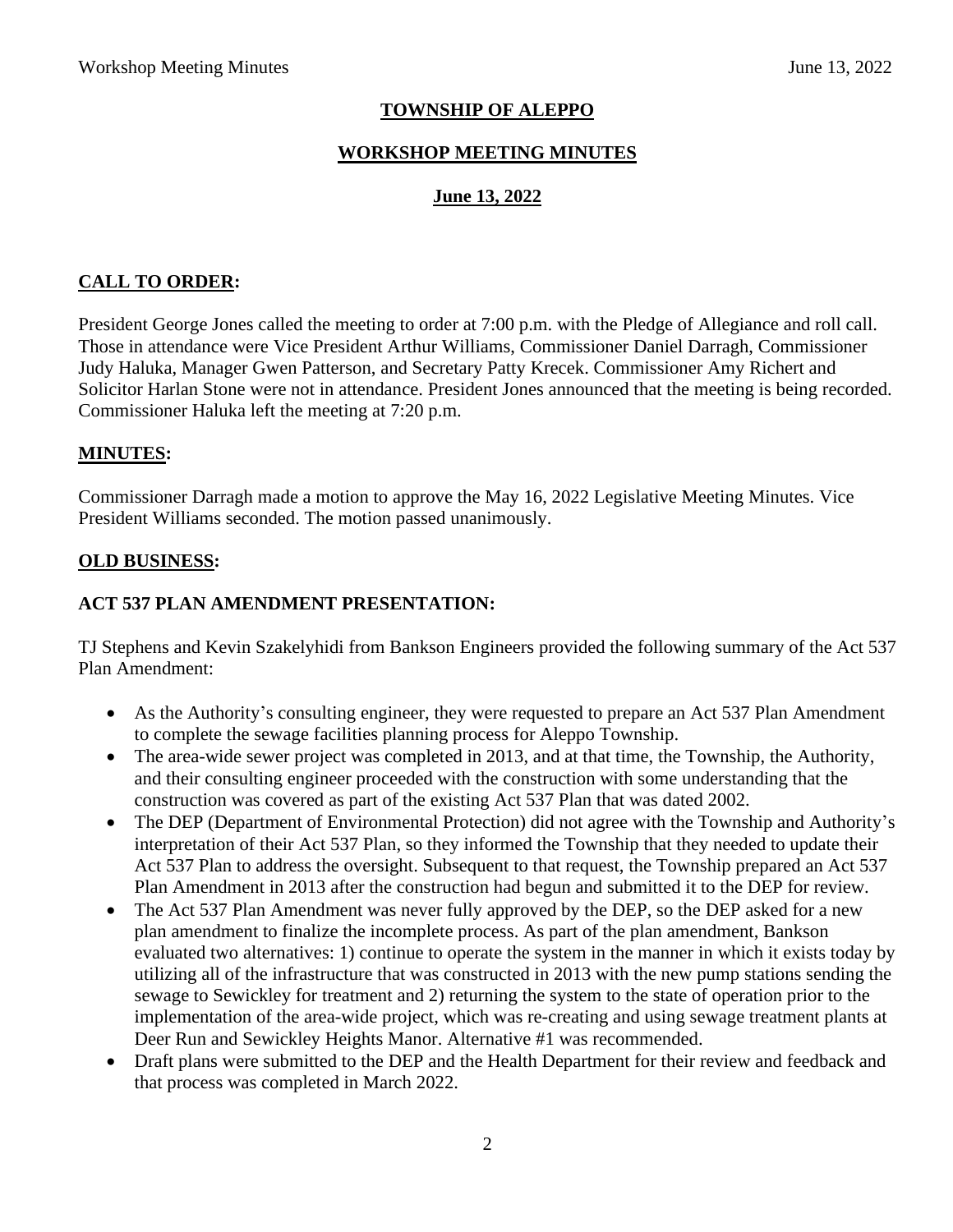• The next step in the 537 Plan approval process is to have the Plan available for public review and comment for a minimum of 30 days, which started on May 16, 2022 and ends on June 16, 2022. After that point, they will make final revisions to the Plan Amendment in response to any public comments, and then the final draft will be submitted to the DEP for approval, which will bring the Township into regulatory compliance from an Act 537 sewage facilities planning process.

# **VACANCY ON PLANNING COMMISSION:**

Resident Nicholas Khan introduced himself to the Commissioners because he is interested in serving on the Planning Commission. He said he has lived at 167 S McCoy Place Road for just over five years, he has a little bit of real estate professional background such as working for ServiceLink for the past six years starting as a closing coordinator. He said he is used to contacting different municipalities across the country for a variety of reasons such as taxes and maps. Commissioner Darragh asked Mr. Kahn about his educational background. Mr. Kahn said he has a Bachelor of Arts in Organizational Leadership from RMU.

# **MOTION:**

Commissioner Haluka made a motion to accept the determination of the Planning Commission regarding the consistency of the proposed new Zoning Ordinance with the ASO Joint Comprehensive Plan and to authorize the Township Manager to send copies of the draft Zoning Ordinance to Sewickley and Glen Osborne Boroughs. Commissioner Darragh seconded. The motion passed unanimously.

### **NEW BUSINESS:**

# **QVCOG JOINT GLASS RECYCLING PROGRAM RESOLUTION:**

Manager Patterson said the Glass Recycling Resolution is for the minor monthly charge for each municipality based on the census population, which was just under 1,900 for Aleppo Township on the latest census. She said the fee for the Township would be \$40.00 per month. President Jones asked if the COG is tracking volumes. Manager Patterson said they can track volumes and she will ask the COG.

# **CITIZEN PARTICIPATION:**

Resident Bud Smith, who lives at 775 Redgate Road, said he has lived at this address for 22 years and he is a professor of business at Pitt. He said he wanted to tell the Commissioners about an issue. He said there is a construction business operating next to his house and it is in violation of the zoning code. He said they have trucks there constantly, they are servicing the trucks, they are dumping materials, and they are burning trash. He said they advertise the business with their address on their web page. He said the address is 795 Redgate Road, and he believes the property behind is also involved; the address is 785 Redgate Road. He asked the Commissioners if they would have the Township's zoning official make an assessment of both properties and write a report. He would like to have a copy of the report.

President Jones asked Manager Patterson to provide an update on what has happened since the original communication from the Smith's. Manager Patterson said she received a complaint in February and the code official went out and looked at the site and noticed there was some construction-type supplies and equipment on the property. She said the owner of the property was contacted and notified that they cannot operate a construction business on the property. She said there could be a home office; however, using the property as a storage yard or the site for construction materials is not allowed. Manager Patterson said the code